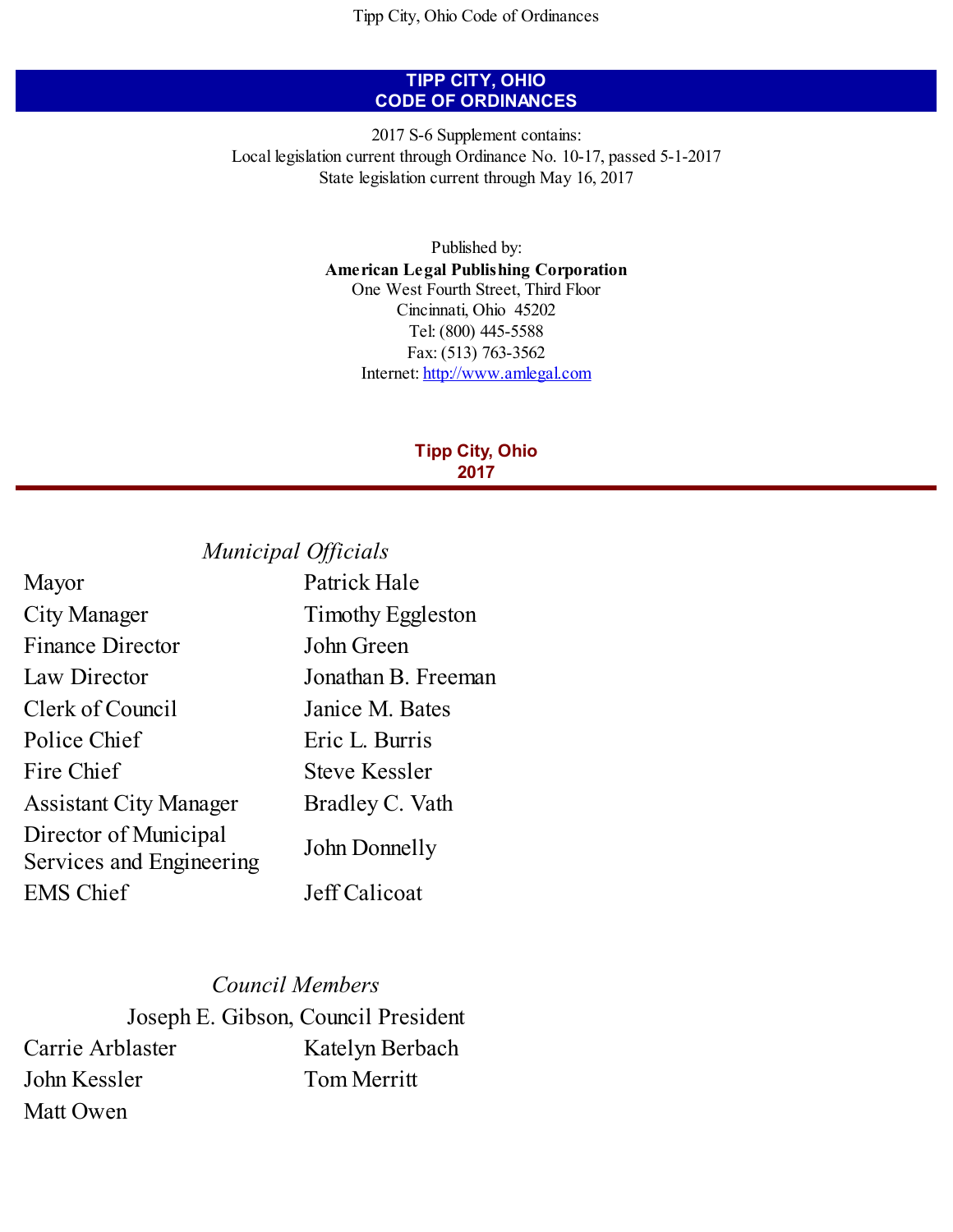## *General Provisions*

97.02 Permit requirement

#### *City Tree Board*

- 97.10 Creation; membership
- 97.11 Term of office; compensation
- 97.12 Powers and duties
- 97.13 Operation of Board
- 97.14 Interference with Board prohibited
- 97.15 Review by City Council

#### *Tree Regulations*

- 97.24 Reforestation
- 97.25 Street tree species to be planted
- 97.26 Spacing
- 97.27 Distance from street corners, fire hydrants, and utilities
- 97.28 Public tree care
- 97.29 Tree topping
- 97.30 Private tree maintenance
- 97.31 Removal of dead or diseased trees on private property
- 97.32 Removal of stumps
- 97.33 Planting of trees on private property by the city
- 97.34 Tree root removal guidelines
- 97.99 Penalty

#### **Cross-reference:**

*Destruction of vines, shrubs, trees, or crops, see § 131.21*

## **GENERAL PROVISIONS**

## **§ 97.01 DEFINITIONS.**

For the purpose of this chapter the following definitions shall apply unless the context clearly indicates or requires a different meaning.

*PARK TREES.* Trees, in public parks having individual names, and all areas owned by the city, or to which the public has free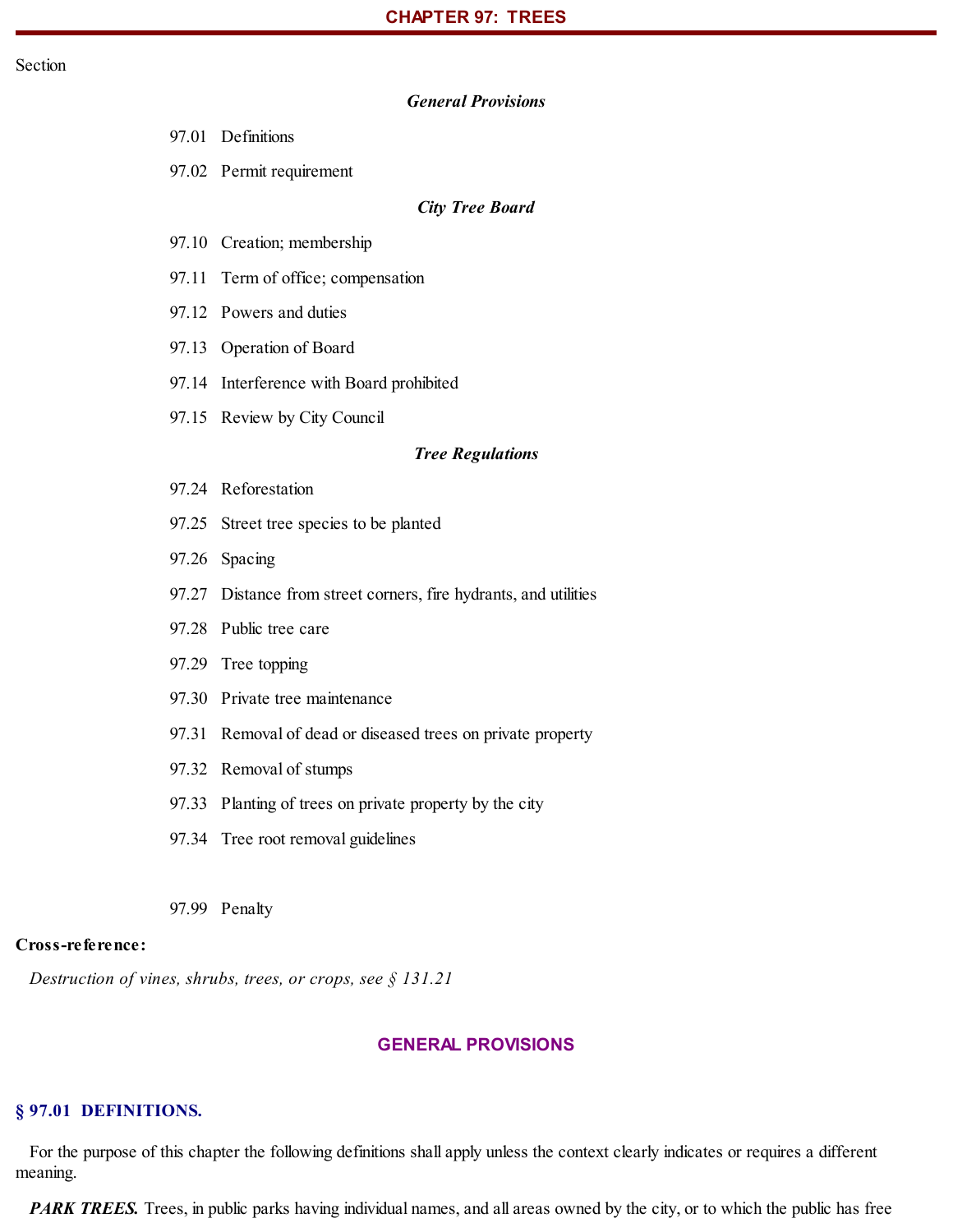access as a park.

*STREET TREES.* Trees, on land lying between property lines, on either side of allstreets, avenues, or ways within the city.

(1974 Code, § 100.01) (Ord 17-83, passed 7-11-1983; Am. Ord. 8-17, passed 5-1-2017)

### **§ 97.02 PERMIT REQUIREMENT.**

Any property owner desiring to plant or remove street trees or park trees (other than pruning per § 97.30) is required to submit an application to the Tree Board for approval.

(1974 Code, § 100.02) (Ord. 22-92, passed 4-6-1992; Am. Ord. 29-93, passed 9-20-1993)

## **CITY TREE BOARD**

#### **§ 97.10 CREATION; MEMBERSHIP.**

There is hereby created and established a City Tree Board which shall consist of 3 members, citizens and residents of this city, who shall be appointed by City Council.

(1974 Code, § 100.10) (Ord. 17-83, passed 7-11-1983)

#### **§ 97.11 TERM OF OFFICE; COMPENSATION.**

(A) The term of the 3-person City Tree Board to be appointed by City Councilshall be for a term of 3 years. In the event that a vacancy shall occur during the term of any member, his or her successor shall be appointed for the unexpired portion.

(B) Members of the Board shallserve without compensation.

(1974 Code, § 100.11) (Ord. 17-83, passed 7-11-1983; Am. Ord. 8-17, passed 5-1-2017)

### **§ 97.12 POWERS AND DUTIES.**

It shall be the responsibility of the City Tree Board to study, investigate, and counsel; develop or update annually, and administer a written plan for the care, preservation, pruning, planting, replanting, removal unless the tree is deemed a hazard, or disposition of trees in parks, along streets, and in other public areas. The plan will be presented annually to the City Council, and upon their acceptance and approval shall constitute the official comprehensive city tree plan. The Board, when requested by City Council, shall consider, investigate, make finding, report, and recommend upon any special matter of question coming within the scope of its work. The Tree Board shall adopt standards and/or guidelines in order to carry out their duties herein.

(1974 Code, § 100.12) (Ord. 17-83, passed 7-11-1983; Am. Ord. 8-17, passed 5-1-2017)

## **§ 97.13 OPERATION OF BOARD.**

The City Tree Board shall choose its own officers, make its own rules and regulations, and keep minutes of its proceedings. A majority for the members shall be a quorum for the transaction of its business.

(1974 Code, § 100.13) (Ord. 17-83, passed 7-11-1983)

## **§ 97.14 INTERFERENCE WITH BOARD PROHIBITED.**

It shall be unlawful for any person to prevent, delay, or interfere with the City Tree Board, or any of its agents, while engaging in and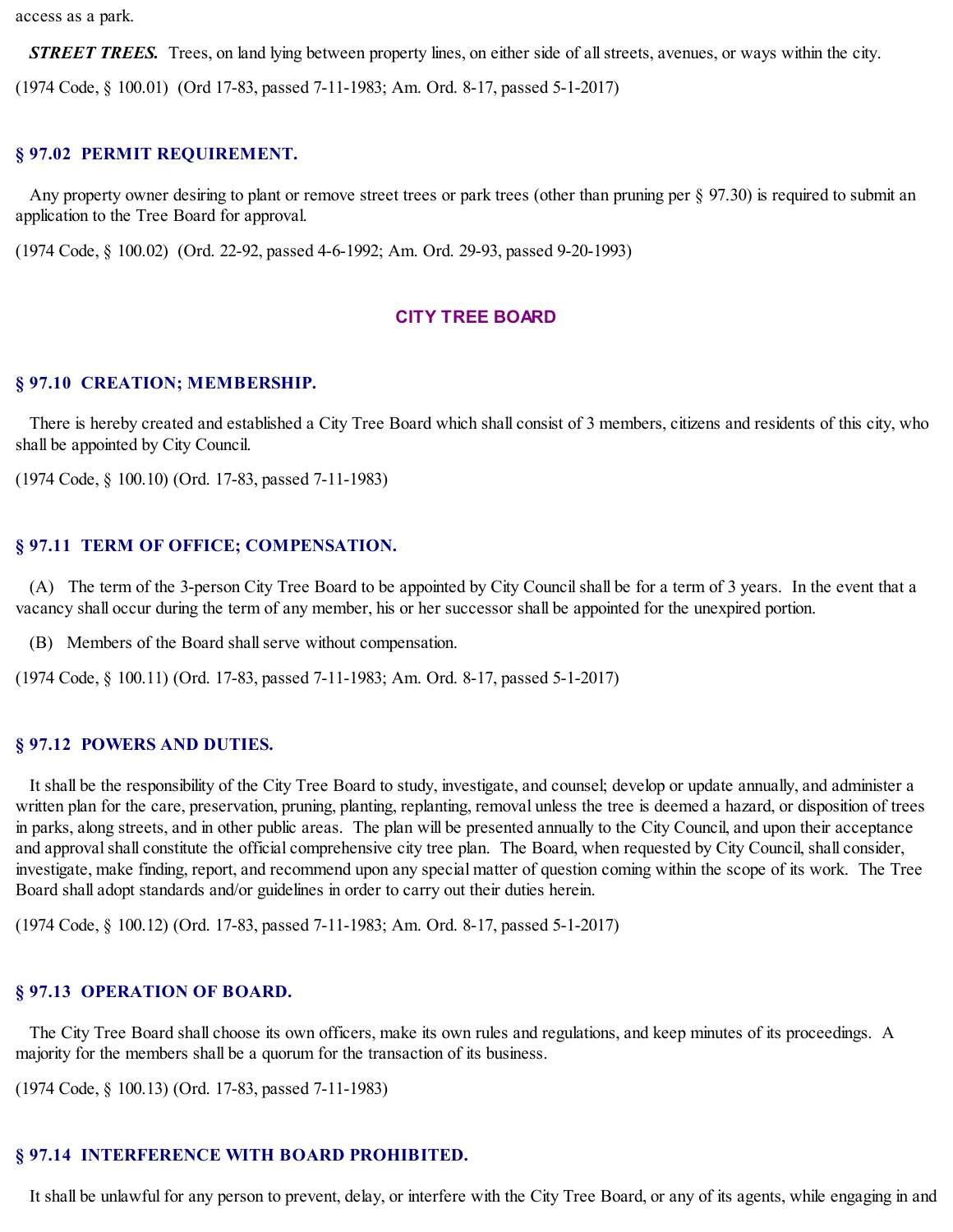about the planting, cultivating, mulching, pruning, spraying, or removing of any street trees, park trees, or trees on private grounds, as authorized in this chapter.

(1974 Code, § 100.14) (Ord. 17-83, passed 7-11-1983) Penalty, see § 97.99

#### **§ 97.15 REVIEW BY CITY COUNCIL.**

The City Council shall have the right to review the conduct, acts, and decisions of the City Tree Board. Any person may appeal from any ruling or order of the Board to the City Council, who may hear the matter and make final decision.

(1974 Code, § 100.15) (Ord. 17-83, passed 7-11-1983)

## **TREE REGULATIONS**

## **§ 97.24 REFORESTATION.**

(A) The planting, maintenance, or removal of trees on public property and/or within the city right-of-way will be done by the Department of Municipal Services and Engineering or its duly assigned agents in accordance with policies and standards adopted by the Tree Board, City Departments, and this chapter.

(B) The city shall notify the property owner 14 calendar days prior to planting a tree in the right-of-way. A property owner may submit an application to the Tree Board requesting that a tree not be planted in the city right-of-way and stating the reasons why within 14 calendar days from the date of the notice. Failure to file an application for relief will constitute approval to plant the tree. The Tree Board shall act upon the request prior to the replanting of the tree. Should the Tree Board deny the request, the property owner may appeal to the City Council as allowed under § 97.15.

(Ord. 8-17, passed 5-1-2017)

#### **§ 97.25 STREET TREE SPECIES TO BE PLANTED.**

The official street tree species list for the city is maintained by the City Tree Board and is available upon request. No species other than those included in this list may be planted as street trees without written permission of the City Tree Board. Any other variety of species will be reviewed by the Tree Board prior to any permit being issued.

(1974 Code, § 100.25) (Ord. 17-83, passed 7-11-1983; Am. Ord. 22-92, passed 4-6-1992; Am. Ord. 16-01, passed 9-17-2001; Am. Ord. 40-08, passed 10-20-2008; Am. Ord. 21-13, passed 9-16-2013) Penalty, see § 97.99

#### **§ 97.26 SPACING.**

The spacing of street trees will be in accordance with the tree species size classes adopted under § 97.25, and no trees may be planted closer together than the following: small trees, 30 feet; medium trees, 40 feet; and large trees, 50 feet; except in special plantings designed and approved by the Board.

(1974 Code, § 100.26) (Ord. 17-83, passed 7-11-1983; Am. Ord. 8-17, passed 5-1-2017) Penalty, see § 97.99

## **§ 97.27 DISTANCE FROM STREET CORNERS, FIRE HYDRANTS, AND UTILITIES.**

(A) No street tree shall be planted closer than 25 feet of any street corner, measured from the point of nearest intersecting curbs or curblines. No street tree shall be planted closer than 10 feet of any fire hydrant.

(B) No street tree other than those species listed as small trees in § 97.25 may be planted under or within 10 lateral feet of any overhead utility wire, or over or within 5 lateral feet of any underground water line, sewer line, transmission line, or other utility.

(1974 Code, § 100.27) (Ord. 17-83, passed 7-11-1983; Am. Ord. 22-92, passed 4-6-1992; Am. Ord. 8-17, passed 5-1-2017) Penalty,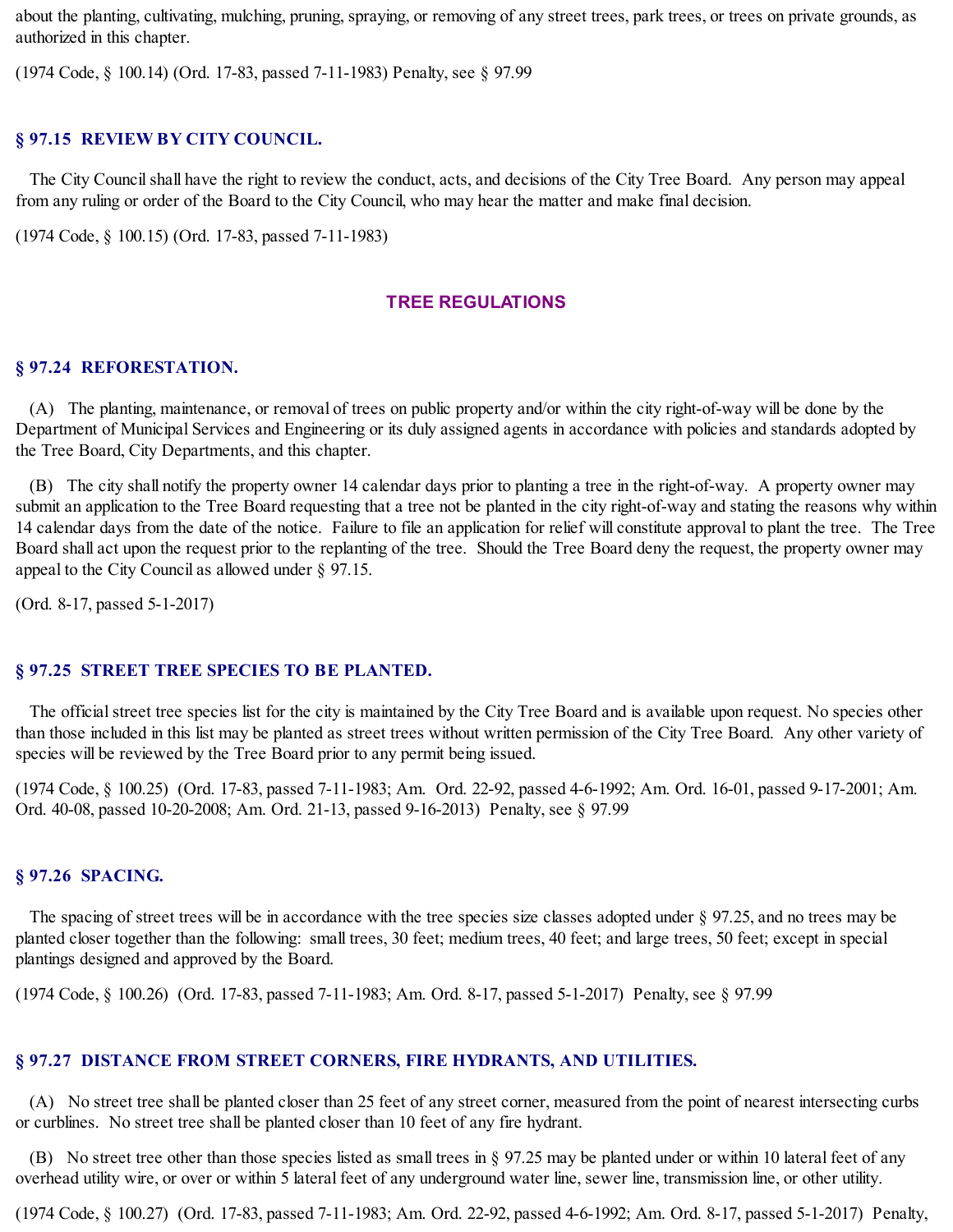## **§ 97.28 PUBLIC TREE CARE.**

(A) The city shall have the right to plant, prune, maintain, and remove trees, plants, and shrubs within the lines of allstreets, alleys, avenues, lanes, squares, and public grounds, as may be necessary to ensure public safety or to preserve or enhance the symmetry and beauty of the public grounds.

(B) The Board may remove or cause or order to be removed, any tree or part thereof which is in an unsafe condition or which by reason of its nature is injurious to sewers, electric power lines, gas lines, water lines, or other public improvements, or is affected with any injurious fungus, insect, or other pest.

(1974 Code, § 100.98) (Ord. 17-83, passed 7-11-1983; Am. Ord. 22-92, passed 4-6-1992) Penalty, see § 97.99

## **§ 97.29 TREE TOPPING.**

It shall be unlawful as a normal practice for any person, firm, or city department to top any street tree, park tree, or other tree on public property without prior written approval of the City Tree Board. *TOPPING* is defined as the severe cutting-back of limb to stubs larger than 3 inches in diameter within the tree's crown to such a degree so as to remove the normal canopy and disfigure the tree. Trees severely damaged by storms or other causes, or certain trees under utility wires or other obstructions where other pruning practices are impractical may be exempted from this section at the determination of the City Tree Board.

(1974 Code, § 100.29) (Ord. 17-83, passed 7-11-1983; Am. Ord. 19-87, passed 5-4-1987; Am. Ord. 22-92, passed 4-6-1992) Penalty, see § 97.99

## **§ 97.30 PRIVATE TREE MAINTENANCE.**

(A) Every owner of any tree overhanging any street, public space, or right-of-way within the city, shall prune the branches, so that the branches shall not obstruct the light from any streetlight clear sight distance of any street intersection, any traffic sign, so that there shall be a clear space of 8 feet above the surface of the sidewalk and 15 feet above the surface of the street. The owners shall remove all dead, diseased, or dangerous trees, or broken or decayed limbs, which constitute a menace to the safety of the public.

(B) The city shall have the right to prune any tree or shrub on private property that projects into the right-of-way or public property when it interferes with the proper spread of light along the street from a streetlight interferes with visibility of any traffic-control device or sign, or interferes with or a danger to pedestrian travel.

(1974 Code, § 100.30) (Ord. 17-83, passed 7-11-1983; Am. Ord. 8-17, passed 5-1-2017) Penalty, see § 97.99

## **§ 97.31 REMOVAL OF DEAD OR DISEASED TREES ON PRIVATE PROPERTY.**

(A) The city shall have the right to cause removal of any dead or diseased trees or part thereof on private property within the city, when the trees constitute a hazard to life or property, or harbor insects or disease which constitute a potential threat to other trees within the city.

(B) The City Tree Board will notify the property owner in writing that such tree(s) shall be removed at their own expense within 60 days after the date of service of notice. The notice shall contain language informing the property owner the specific reason for the removal and they may appeal the decision to the City Council within 30 days of the notice as provided for in § 97.15.

(C) In the event of failure of property owner(s) to comply with the notice, the city shallseek relief in a court having jurisdiction to remove the tree(s). The city may place an assessment upon the property for the cost of the removal which shall include the labor, equipment costs, and fees for the disposal of the materials or through any other means deemed necessary for the collection of the costs for removal of the trees.

(1974 Code, § 100.31) (Ord. 17-83, passed 7-11-1983; Am. Ord. 30-93, passed 9-20-1993; Am. Ord. 8-17, passed 5-1-2017) Penalty, see § 97.99